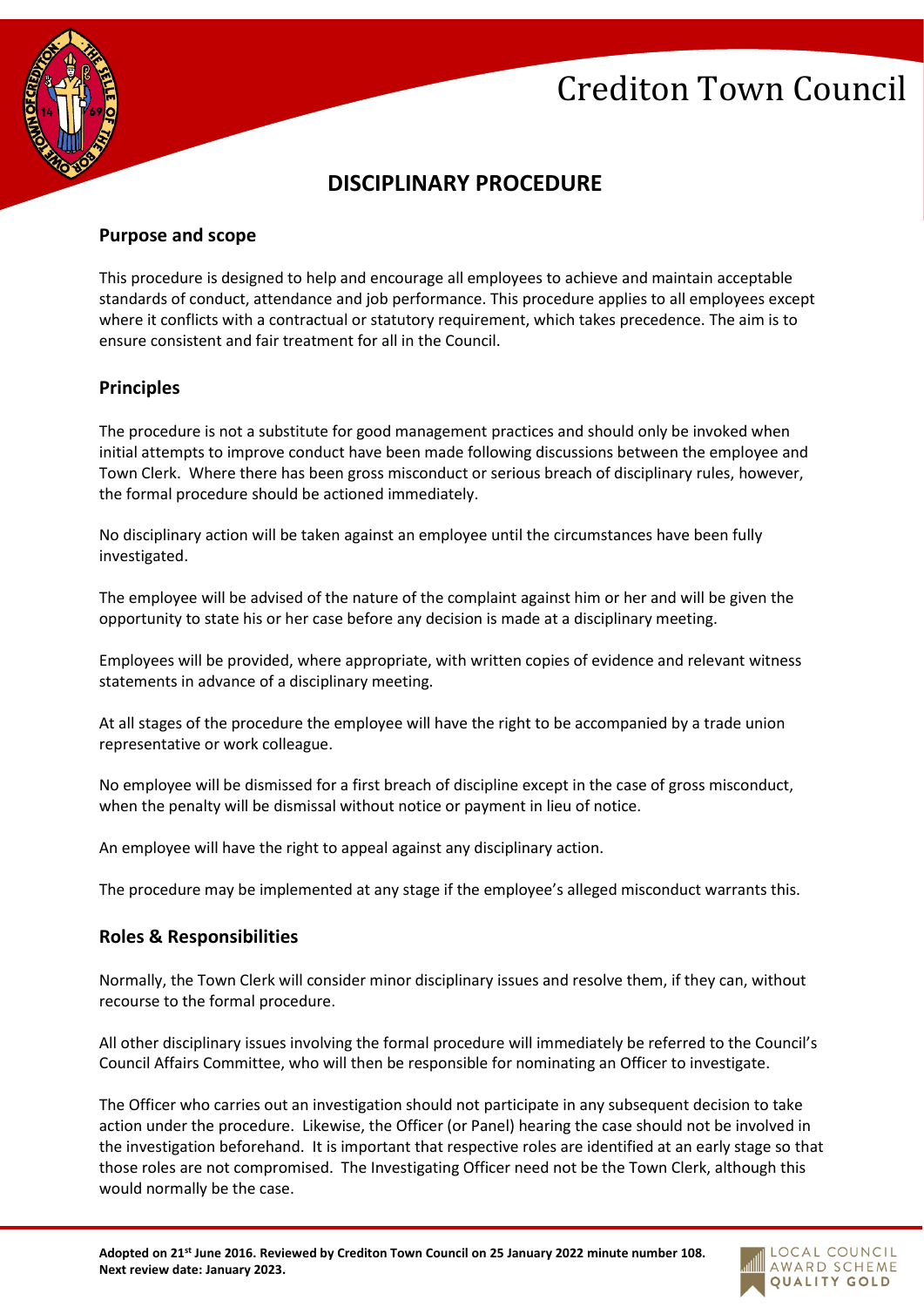# Crediton Town Council



Only the Council's Council Affairs Committee has the right to suspend or dismiss an employee.

# **The Procedure**

# *First stage of formal procedure*

This will normally be either:

• *an improvement note for unsatisfactory performance* if performance does not meet acceptable standards. This will set out the performance problem, the improvement that is required, the timescale, any help that may be given and the right of appeal. The individual will be advised that it constitutes the first stage of the formal procedure. A record of the improvement note will be kept for six months, but will then be considered spent – subject to achieving and sustaining satisfactory performance

or

• *a first warning for misconduct* if conduct does not meet acceptable standards. The warning will be in writing and set out the nature of the misconduct and the change in behaviour required and the right of appeal. The warning will also inform the employee that a final written warning may be considered if there is no sustained satisfactory improvement or change. A record of the warning will be kept, but it will be disregarded for disciplinary purposes after a specified period (e.g., six months).

### *Final written warning*

If the offence is sufficiently serious, or if there is further misconduct or a failure to improve performance during the currency of a prior warning, a final written warning may be given to the employee. This will give details of the complaint, the improvement required and the timescale. It will also warn that failure to improve may lead to dismissal (or some other action short of dismissal) and will refer to the right of appeal. A copy of this written warning will be kept by the Town Clerk but will be disregarded for disciplinary purposes after 12 months subject to achieving and sustaining satisfactory conduct or performance.

### *Dismissal or other sanction*

If there is still further misconduct or failure to improve performance the final step in the procedure may be dismissal or some other action short of dismissal, such as demotion or disciplinary suspension or transfer (as allowed in the contract of employment). Dismissal decisions can only be taken by the Council's Council Affairs Committee and the employee will be provided in writing with reasons for dismissal, the date on which the employment will terminate, and the right of appeal.

If some sanction short of dismissal is imposed, the employee will receive details of the complaint, will be warned that dismissal could result if there is no satisfactory improvement, and will be advised of the right of appeal. A copy of the written warning will be kept by the Town Clerk but will be disregarded for disciplinary purposes after 12 months subject to achievement and sustainment of satisfactory conduct or performance